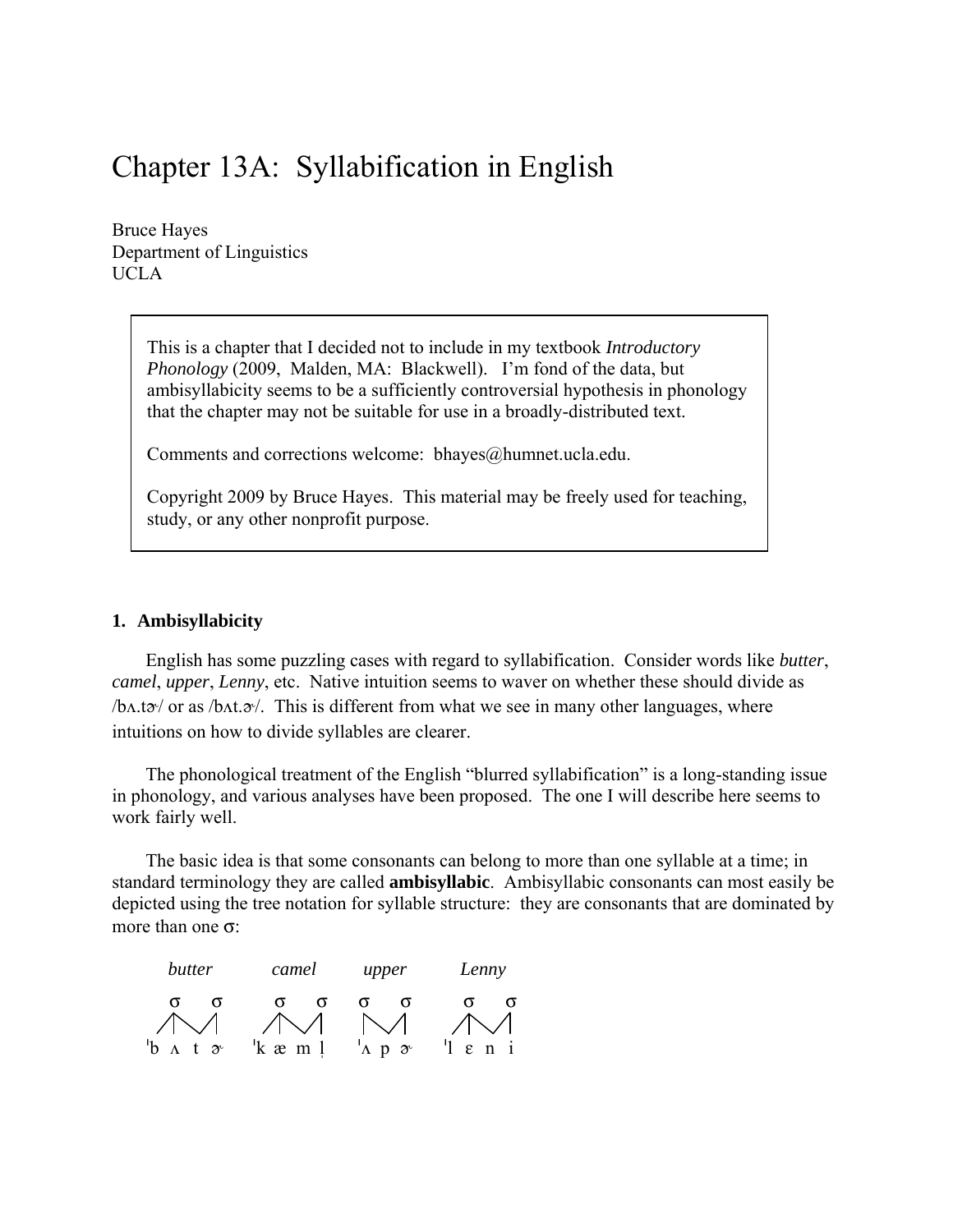Such a representation would account for the ambiguous intuitions speakers have concerning the syllabification of such words.

English syllable division is not blurry in every instance. When a stressed vowel follows the consonant sequence at issue, syllabification seems pretty clear: *balloon* /bə.<sup>1</sup>lun/, *proclaim* /prou.'fem/, *approach* /ə.'pnouts/, *insane* /m.'sem/, *attract* /ə.'trækt/, etc. It is only where the second vowel is stressless, as in the cases shown above, that we get ambisyllabicity. Our analysis of syllabification should take account of this difference.

## **2. Rules for ambisyllabicity**

We can derive English ambisyllabification if we augment the rules for syllabification seen in the chapter 13. The first three are repeated from before.

#### σ **Assignment**

Assign syllable nodes  $(\sigma)$  to be in one-to-one correspondence with [+syllabic] sounds.

## **Onset Formation**

Join consonants to the following syllable, provided the resulting cluster can occur at the beginning of a word (Maximal Onset Principle).<sup>[1](#page-1-0)</sup>

## **Coda Formation**

Join any consonants not yet syllabified to the preceding syllable.

## **Ambisyllabification I**



where the second syllable is stressless

The idea is that the first three rules assign the sort of syllabification that most languages have, then the last rule, Ambisyllabification I, blurs the syllabification of the initial consonant of a stressless syllable.

For example: the word *approach* would get two syllables, one each for its two syllabic sounds:

 σ σ  $\partial$  pro $\widehat{\omega}$  tf

<span id="page-1-0"></span> $\overline{a}$  $<sup>1</sup>$  As we saw in the last chapter, English needs limitations: for instance, /tw/ and /dw/ are treated as onsets</sup> only when they are word-initial.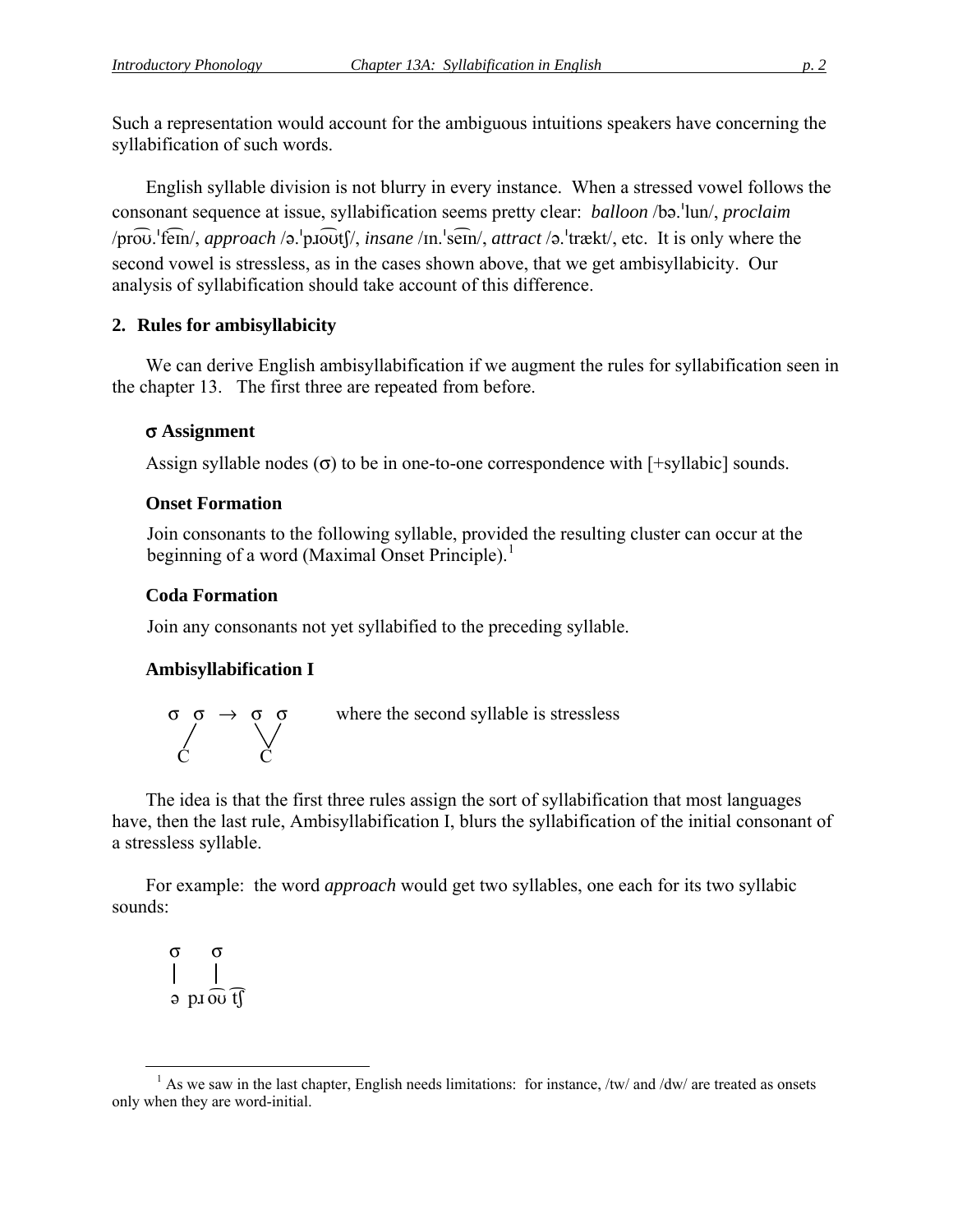The consonants work like this: first we take as many consonants as can to become onsets:

$$
\begin{matrix} \sigma & \sigma \\ \text{ } & \text{ } \\ \text{ } & \text{ } \\ \text{ } & \text{ } \\ \text{ } & \text{ } \\ \text{ } & \text{ } \\ \text{ } & \text{ } \\ \text{ } & \text{ } \\ \text{ } & \text{ } \\ \text{ } & \text{ } \\ \text{ } & \text{ } \\ \text{ } & \text{ } \\ \text{ } & \text{ } \\ \text{ } & \text{ } \\ \text{ } & \text{ } \\ \text{ } & \text{ } \\ \text{ } & \text{ } \\ \text{ } & \text{ } \\ \text{ } & \text{ } \\ \text{ } & \text{ } \\ \text{ } & \text{ } \\ \text{ } & \text{ } \\ \text{ } & \text{ } \\ \text{ } & \text{ } \\ \text{ } & \text{ } \\ \text{ } & \text{ } \\ \text{ } & \text{ } \\ \text{ } & \text{ } \\ \text{ } & \text{ } \\ \text{ } & \text{ } \\ \text{ } & \text{ } \\ \text{ } & \text{ } \\ \text{ } & \text{ } \\ \text{ } & \text{ } \\ \text{ } & \text{ } \\ \text{ } & \text{ } \\ \text{ } & \text{ } \\ \text{ } & \text{ } \\ \text{ } & \text{ } \\ \text{ } & \text{ } \\ \text{ } & \text{ } \\ \text{ } & \text{ } \\ \text{ } & \text{ } \\ \text{ } & \text{ } \\ \text{ } & \text{ } \\ \text{ } & \text{ } \\ \text{ } & \text{ } \\ \text{ } & \text{ } \\ \text{ } & \text{ } \\ \text{ } & \text{ } \\ \text{ } & \text{ } \\ \text{ } & \text{ } \\ \text{ } & \text{ } \\ \text{ } & \text{ } \\ \text{ } & \text{ } \\ \text{ } & \text{ } \\ \text{ } & \text{ } \\ \text{ } & \text{ } \\ \text{ } & \text{ } \\ \text{ } & \text{ } \\ \text{ } & \text{ } \\ \text{ } & \text{ } \\ \text{ } & \text{ } \\ \text{ } & \text{ } \\ \text{ } & \text{ } \\ \text{ } & \text{ } \\ \text{ } & \text{ } \\ \text{ } & \text{ } \\ \text{ } & \text{ } \\ \text{ } & \text{ } \\ \text{ } & \text{ } \\ \text{ } & \text{ } \\ \text{ } & \text{ } \\ \text{ } & \text{ } \\ \text{ } & \text{ } \\ \text{ } & \text{ }
$$

And then we make the remaining consonants into codas:

$$
\begin{matrix} \sigma & \sigma \\ \eta & \sigma \\ \sigma & \rho \end{matrix}
$$

The rule of Ambisyllabification I can't apply here, since the vowel of the second syllable isn't stressed.

A word like *Lenny* would first be syllabified like this:

$$
\begin{array}{c}\n\sigma & \sigma \\
\wedge & \wedge \\
\downarrow & \varepsilon \quad n \quad i\n\end{array}
$$

Here, since the second syllable is stressless, Ambisyllabification I *can* apply, and we get:

$$
\begin{array}{c}\n\sigma & \sigma \\
\hline\n\gamma & \pi \\
\eta & \epsilon \quad \text{if} \quad \text{if} \quad \text{if} \quad \text{if} \quad \text{if} \quad \text{if} \quad \text{if} \quad \text{if} \quad \text{if} \quad \text{if} \quad \text{if} \quad \text{if} \quad \text{if} \quad \text{if} \quad \text{if} \quad \text{if} \quad \text{if} \quad \text{if} \quad \text{if} \quad \text{if} \quad \text{if} \quad \text{if} \quad \text{if} \quad \text{if} \quad \text{if} \quad \text{if} \quad \text{if} \quad \text{if} \quad \text{if} \quad \text{if} \quad \text{if} \quad \text{if} \quad \text{if} \quad \text{if} \quad \text{if} \quad \text{if} \quad \text{if} \quad \text{if} \quad \text{if} \quad \text{if} \quad \text{if} \quad \text{if} \quad \text{if} \quad \text{if} \quad \text{if} \quad \text{if} \quad \text{if} \quad \text{if} \quad \text{if} \quad \text{if} \quad \text{if} \quad \text{if} \quad \text{if} \quad \text{if} \quad \text{if} \quad \text{if} \quad \text{if} \quad \text{if} \quad \text{if} \quad \text{if} \quad \text{if} \quad \text{if} \quad \text{if} \quad \text{if} \quad \text{if} \quad \text{if} \quad \text{if} \quad \text{if} \quad \text{if} \quad \text{if} \quad \text{if} \quad \text{if} \quad \text{if} \quad \text{if} \quad \text{if} \quad \text{if} \quad \text{if} \quad \text{if} \quad \text{if} \quad \text{if} \quad \text{if} \quad \text{if} \quad \text{if} \quad \text{if} \quad \text{if} \quad \text{if} \quad \text{if} \quad \text{if} \quad \text{if} \quad \text{if} \quad \text{if} \quad \text{if} \quad \text{if} \quad \text{if} \quad \text{if} \quad \text{if} \quad \text{if} \quad \text{if} \quad \text{if} \quad \text{if} \quad \text{if} \quad \text{if} \quad \text{if} \quad \text{if} \quad \
$$

Why does ambisyllabification exist? One conjecture is that it represents a compromise between two contradictory "goals," as follows:

- Stressed syllables want to have more segments, while stressless syllables want fewer.
- All syllables want to have onsets.

The ambisyllabification seen in *Lenny* lets the first syllables be a relatively beefy /len/, while still letting the second syllable have an onset.

## **3. More blurred syllables in English**

We've seen earlier that languages differ in how they treat  $\ldots$ C]<sub>word</sub> [word V... / (word ending in consonant, followed by word beginning in vowel). German syllabification respects word boundaries, so the first syllable of the second word cannot acquire an onset by "stealing" a consonant from the preceding word. Spanish works the opposite way, with word-final consonants transferring fairly freely to the following syllable.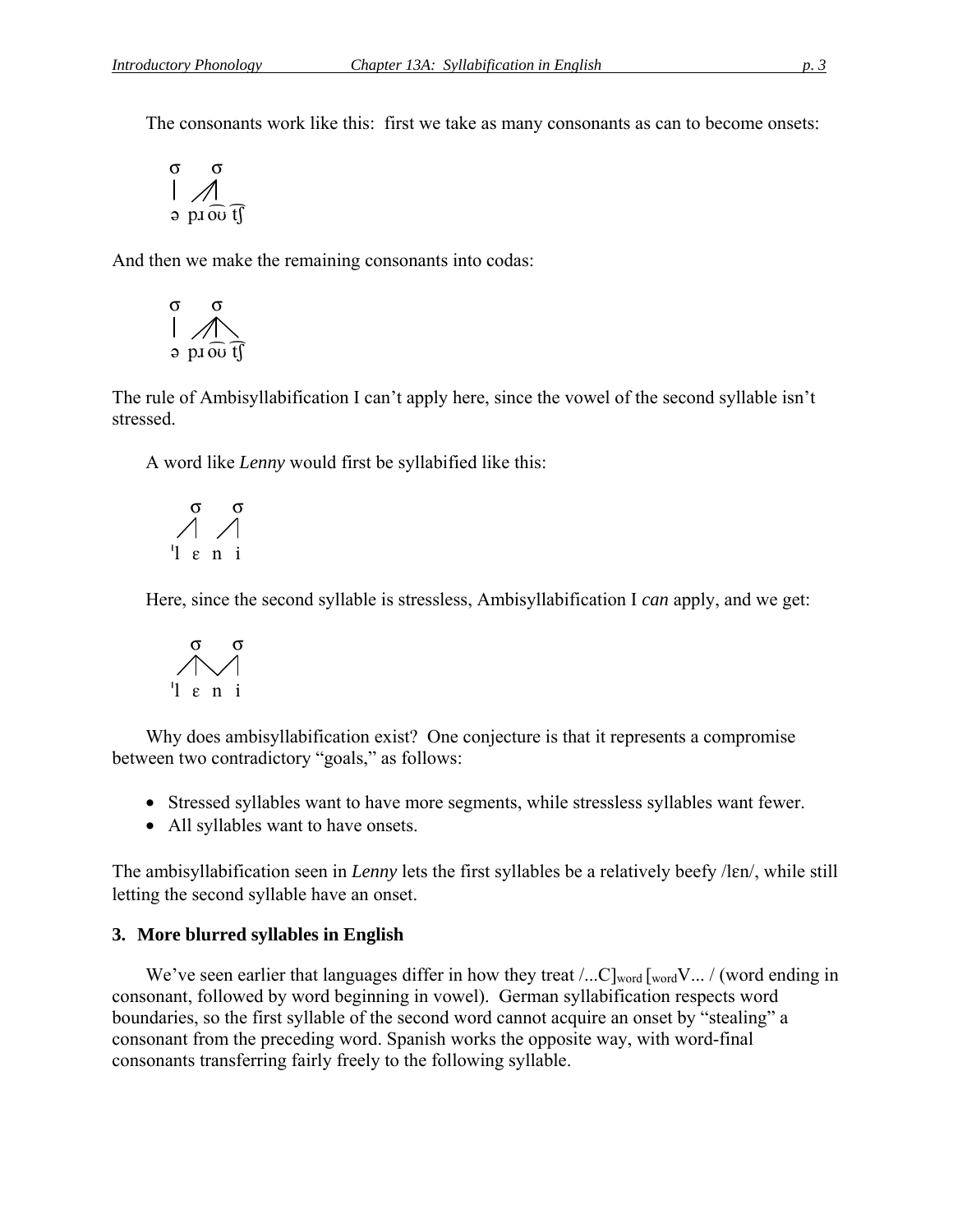English is a peculiar intermediate case: the word-final consonants seem to be blurred in their syllabification, for example the /t/ in *bite a (melon)*, or the /p/ in *up a tree*. Plausibly, these represent another case of ambisyllabification, and we can posit the following rule:

#### **Ambisyllabification II**

$$
\begin{array}{ccc}\n\sigma & \sigma & \sigma & \sigma \\
\vert & \vert & \vert & \vert \\
C & V & \to & C & V\n\end{array}
$$
 (phrase bounded)

This rule assumes that words are first syllabified by themselves, then together. I haven't put any ]word expressions into the rule, because they are not needed—in the usual case, it is only when words have first been syllabified separately that we ever get a consonant that doesn't belong to the same syllable as the following vowel.

Let us look at an example. A brief preliminary: since the expression  $\vert_{\text{word}}\vert_{\text{word}}$ , which designates the break between words, is a little bit verbose, I will use a conventional (fairly commonly used) symbol "#" instead. The basic syllabification rules for *up a tree* would give the following:



Ambisyllabification II lets the /p/ belong to two syllables, as follows:

$$
\begin{array}{c}\n\sigma \\
\searrow \\
\Lambda \quad p \# \quad \ni \# \quad t \quad \text{if} \quad \mathbf{i}\n\end{array}
$$

Like Ambisyllabification I, Ambisyllabification II can be seen as a compromise between conflicting ends. Here, these are: (a) The break between syllables should agree with the break between words (recall that this holds absolutely in German); (b) The first syllable of the second word wants to have an onset.

Ambisyllabification across word boundaries may not be unique to English; various Spanish speakers I have consulted feel that the consonants at the ends of the prevocalic words in *Los otros estaan en el aion* (discussed in chapter 13) are likewise ambisyllabic.

In just a very small number of English words, Ambisyllabification II applies even when there is no word boundary present. These are the words (not found in all English dialects) that have medial /ŋ/ before a vowel. Below is the syllabification for the word *gingham*: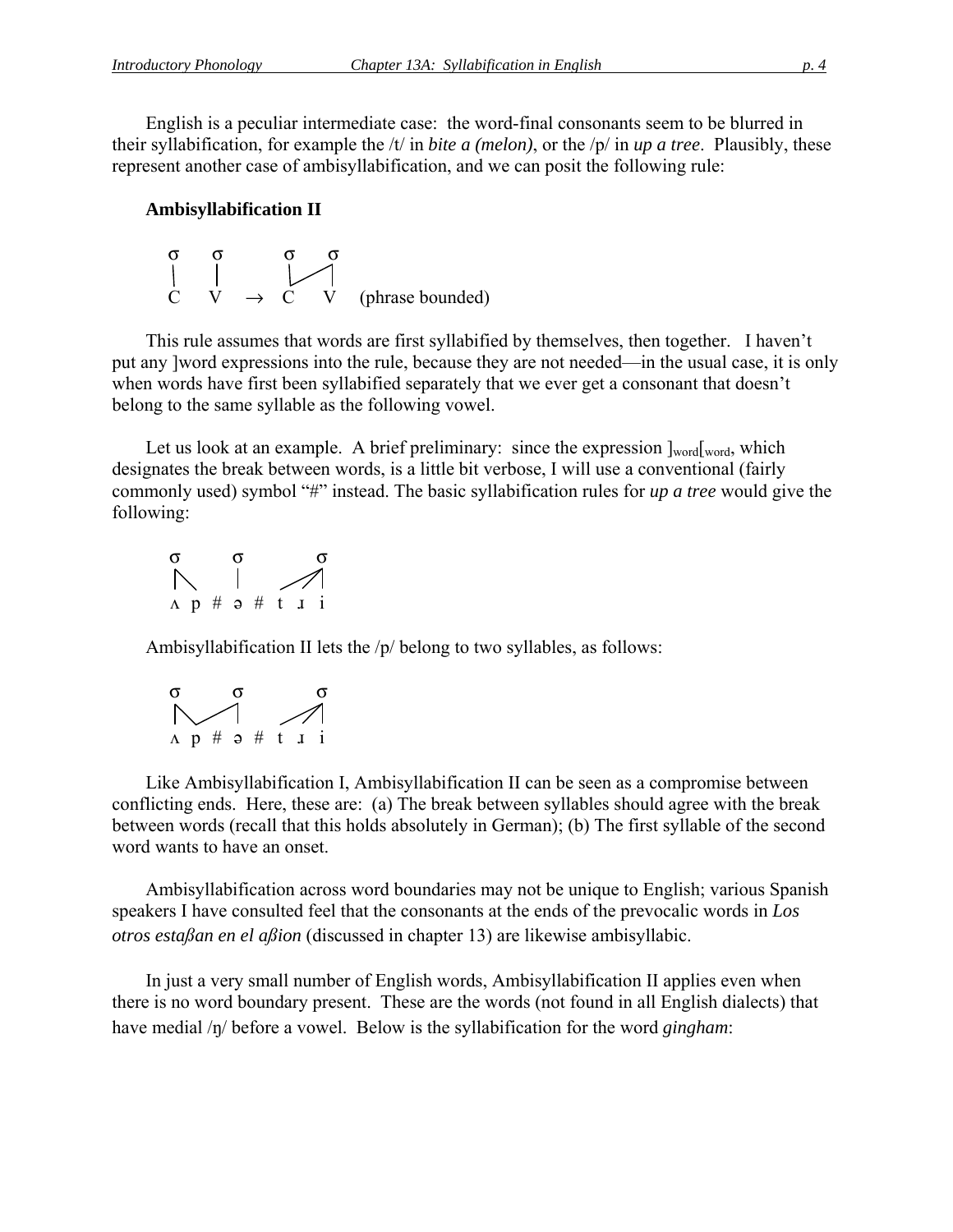| σ<br>$\sigma$                                     |                        |
|---------------------------------------------------|------------------------|
| $^{-1}\mathrm{I}$<br>$\eta$<br>g<br>$\Theta$<br>m | $\sigma$ Assignment    |
| σ<br>σ                                            |                        |
| $g^{-1}I$<br>$\eta$<br>$\Theta$<br>m              | <b>Onset Formation</b> |
| σ<br>σ                                            | Coda Formation         |
| $g^{-1}I$ $\eta$<br>$\Theta$<br>m                 |                        |
|                                                   | Ambisyllabification I  |
| σ<br>σ                                            |                        |
| 'I<br>ŋ<br>g<br>$\Theta$<br>m                     | Ambisyllabification II |

Here,  $\eta$  does *not* become an onset by the regular process of Onset Formation (we need to say this, since there are no words like \*[ŋɑp]). But later on, it becomes a "semionset" as the result of Ambisyllabification II. We will see a consequence of this later on.

#### **4. Ambisyllabification and Tapping**

So far, I have appealed only to intuition in establishing English syllabification. One can go further: there are general patterns in the language that make better sense when one considers them as the result of ambisyllabification.

Tapping is one such case. There are two environments for tapping in English: wordinternally, as in *butter*, and across word boundaries, as in the following cases:

|           | at a frantic pace $[\text{er }\sigma^{\text{!}}]$ fixentik $[\text{per }\sigma]$ |
|-----------|----------------------------------------------------------------------------------|
| get away  | $\lceil \lg \epsilon \rceil$ as $\lceil \lg \epsilon \rceil$                     |
| not again | $\lceil \ln \frac{1}{2} \text{sgn} \rceil$                                       |

While these two cases look similar, there is in fact an interesting asymmetry. Within a word, Tapping can apply only when the /t/ is followed by a stressless vowel, as in *shouting* [' $\sqrt{a}$ **CIII**]. A stressed vowel will block the rule (and also induce Aspiration); this is shown by examples like: *flotation* [fl $\widehat{\omega}$ <sup>th</sup> $\widehat{\text{er}}$ [ $\ominus$ n]. However, in the cross-word-boundary case, the following vowel does *not* have to be stressless:

| at Ed           | $[\text{ær}^{\dagger}\text{ed}]$ |
|-----------------|----------------------------------|
| get all of them | [ger $\alpha$ or $\alpha$ ]      |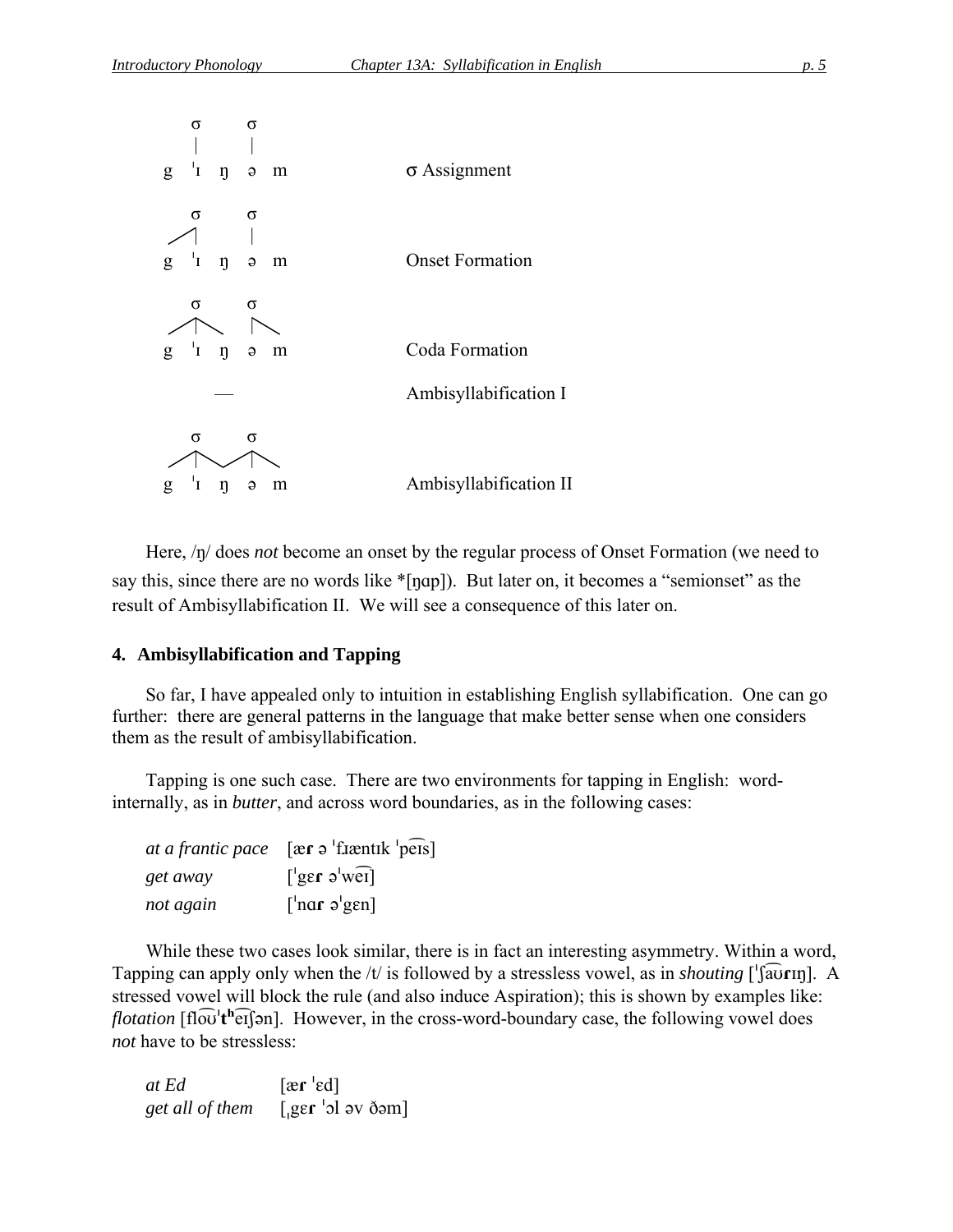We can make sense of this, and also unify the two Tapping rules, if we hypothesize that  $/t$  is tapped when it is ambisyllabic. The various cases will work like this:



The Tapping rule itself still requires reference to a bit of segmental environment, namely the presence of a [–consonantal] segment (a vowel, glide, or /r/) on the left:



That is, /t/ is tapped when it is affiliated with two syllables and is preceded by [-consonantal]. The [-consonantal] part of the rule is still needed for cases like *actor* ['ækt $\alpha$ '] or *plaster* ['plæst<sub>2</sub>'], where a preceding [+consonantal] sound (/k/, /s/) blocks tapping.

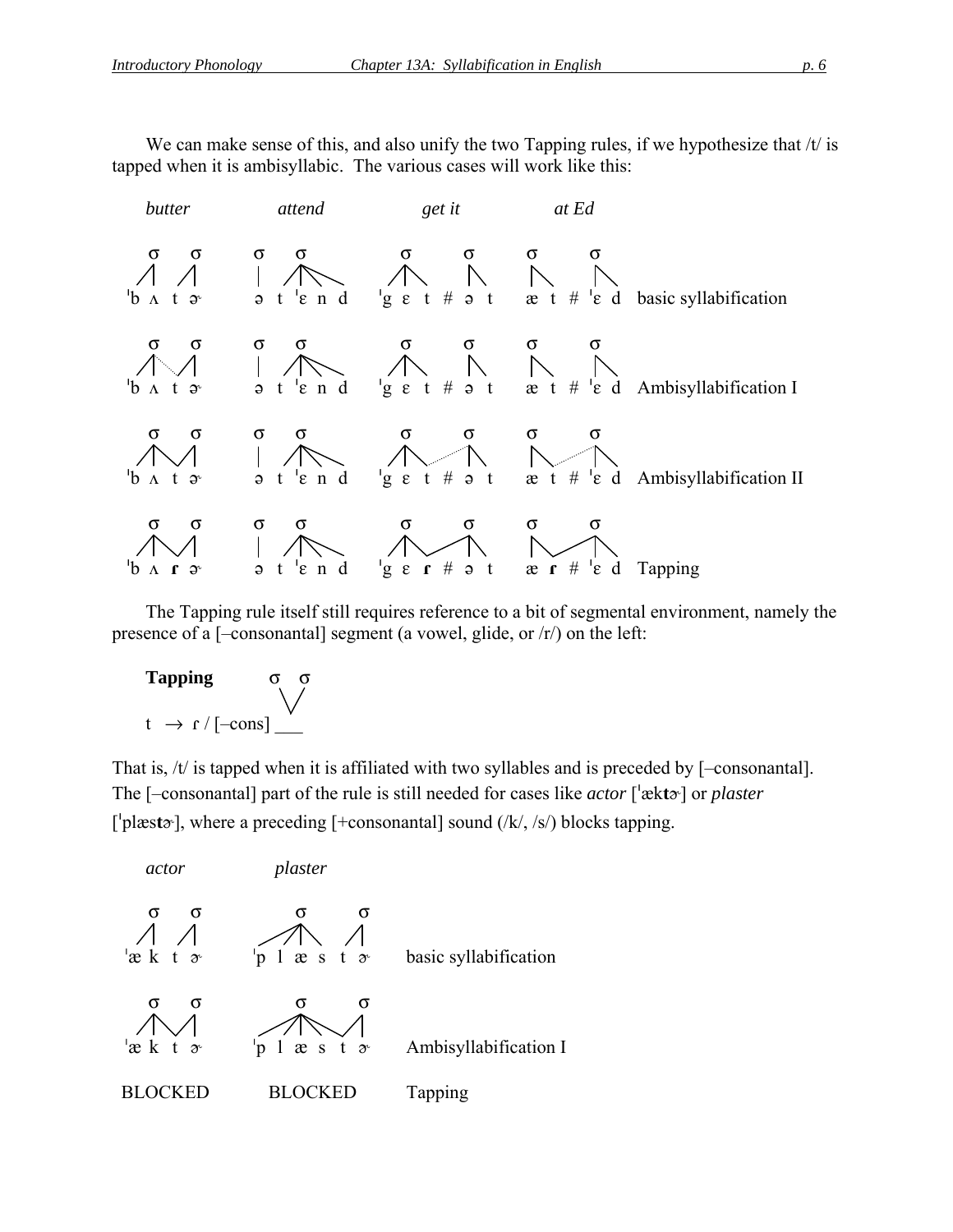Note that the very same restriction holds for the cross-word-boundary cases of Tapping: *act alarmed* ['ækt#ə'lɑɪmd], *last opportunity* ['læst#apə<sup>, *'tuniri*].</sup>

#### **5. Some additional consequences of ambisyllabification**

As far as I can tell, English allophones are largely organized around the basic schemes permitted under the view of (ambi)syllabification given here. There are five logically possible syllabic environments for consonants.

- 1. Strictly in an onset (i.e. in an onset, and not ambisyllabic)
- 2. In an onset (either strictly so, or ambisyllabic)
- 3. Ambisyllabic
- 4. In a coda (either strictly so, or ambisyllabic)
- 5. Strictly in a coda (i.e. in a coda, and not ambisyllabic)

Here are the same five environments stated in notation. When a line has slashes through it, that means, "is not linked to a syllable in this direction".



Below, I will review a number of English allophones, showing how they fit into this scheme.

*5.1 /l/ allophones* 

Consider for instance /l/, whose basic allophones are: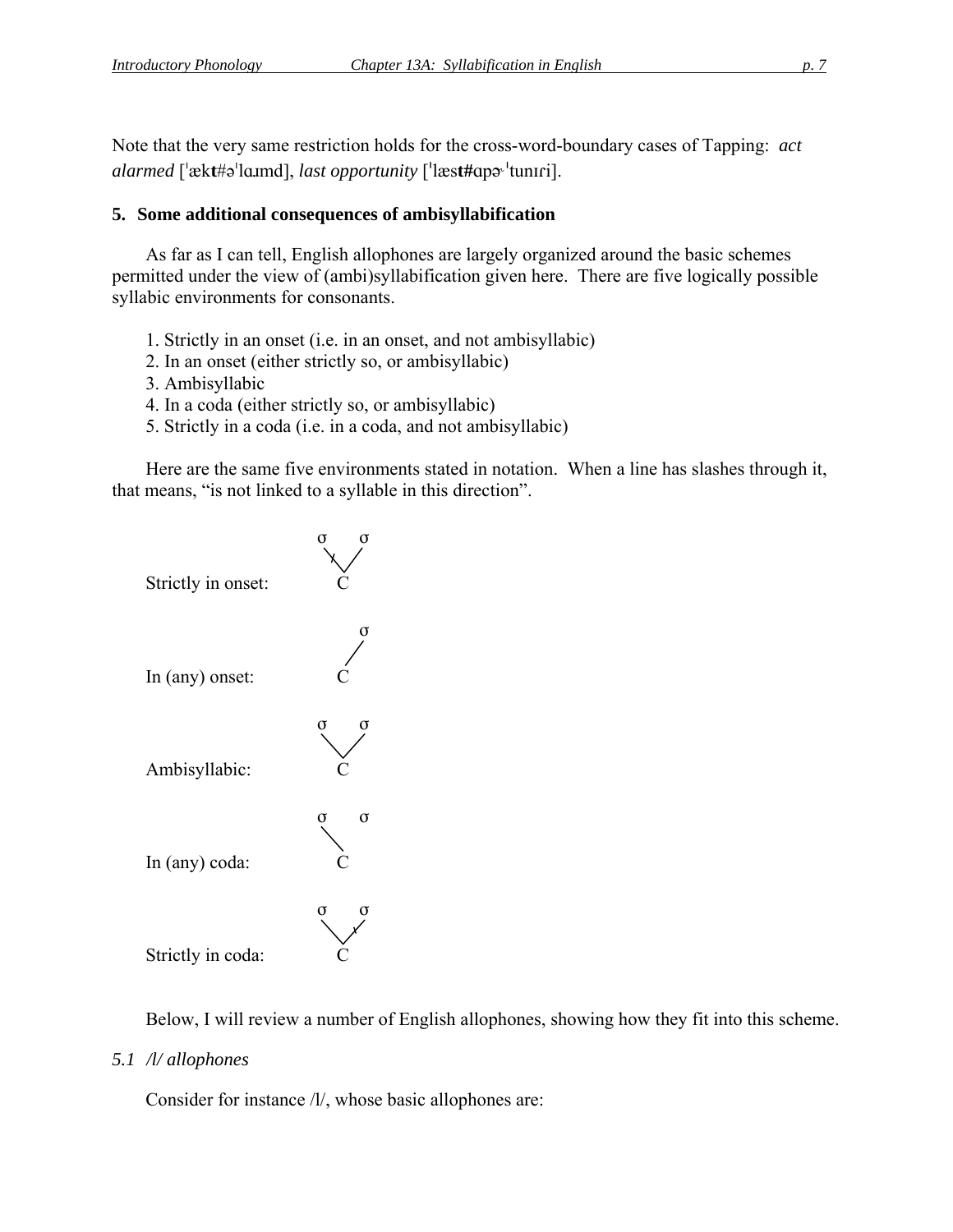a. Light [l]. Found in strict onset position:

| Lee | allow                          |
|-----|--------------------------------|
| σ   | σ<br>$\Omega$                  |
| 11  | a.<br>$\mathbf{U}$<br>$\Theta$ |

b. A fairly dark (velarized; i.e.  $[+back]$ ) [t]. Found ambisyllabically:



c. A really dark l. In casual speech this even loses its alveolarity, and becomes a vowel-like sound I will transcribe with IPA  $[\gamma]$ ; featurally both  $[+back]$  and  $[-coronal]$ . Found strictly in codas.



More precisely: strict coda /l/ can be either [ $\gamma$ ] or [1], but ambisyllabic /l/ can only be [1]:  $*$ ['ka $\mathbf{x}'$ æ $\mathbf{x}$ is].

#### *5.2 Stop Aspiration*

Voiceless stops are aspirated in the strict-onset context and unaspirated elsewhere. When in codas and preceded by [–consonantal], they may be preglottalized.

a. Strict onset: aspirated (in features: [+spread glottis])

 *Pam petunia*  σ σ σ σ  $p^h$ æm **p**<sup>h</sup> ə 't<sup>h</sup> u n j ə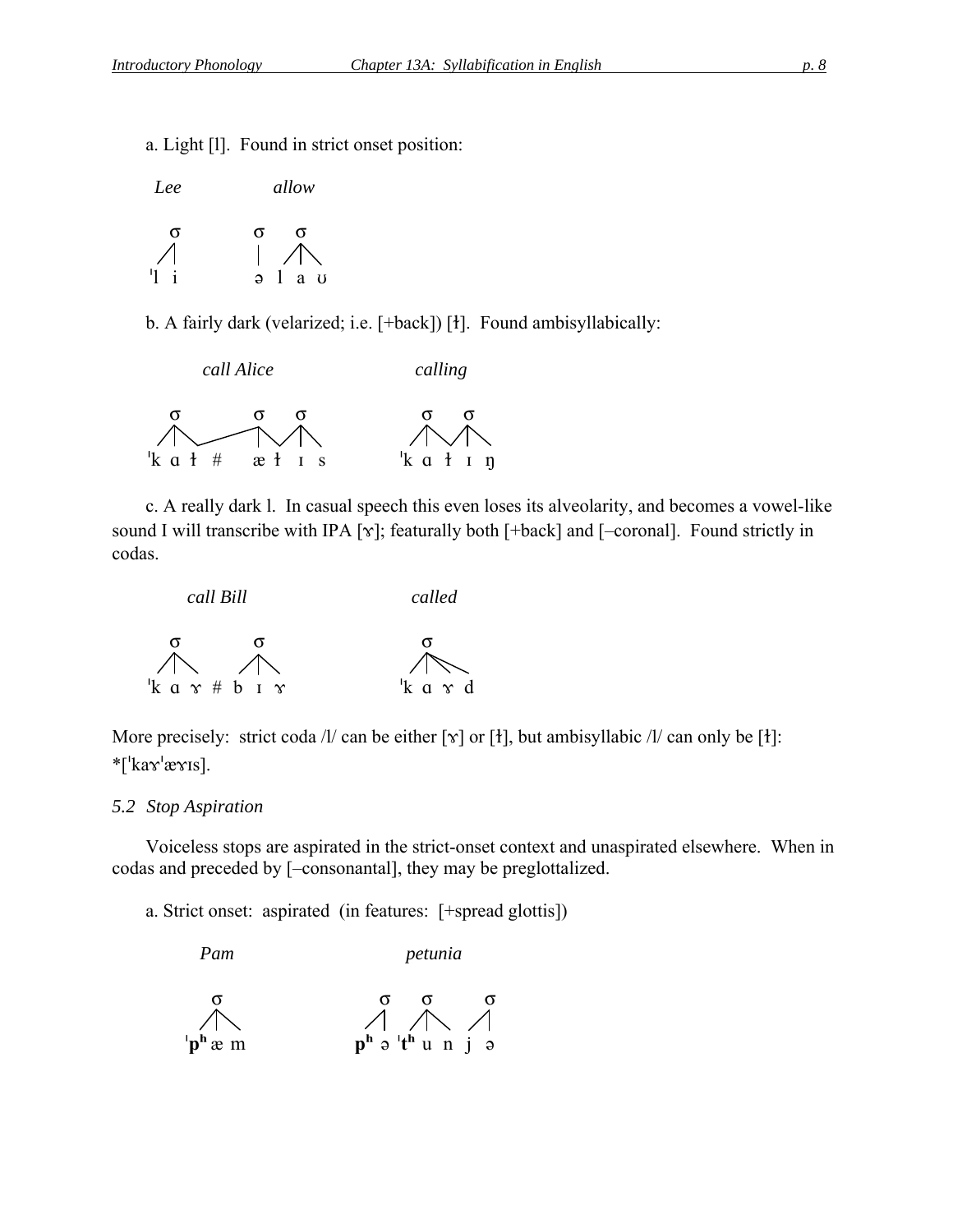b. Ambisyllabic, unaspirated:



c. Strict codas preceded by [–consonantal], optionally preglottalized (features: [+constricted glottis]):



The voiced stops /b,d,g/ parallel the voiceless stops, in the following way: in strict onset position, where the voiceless stops are aspirated, the voiced are optionally rendered voiceless. Otherwise, the phonemic voiced stops must be voiced.

#### *5.3 Affrication of /s/ after /n/*

The phoneme /s/ has an affricate allophone  $\sqrt{ts}$ / when it is in a coda (not necessarily strictly in a coda) and follows /n/.

a. Strict onset, [s]:



- σ σ σ σ  $\mathbf{r}$   $\mathbf{n}$  **s**  $\mathbf{\hat{z}}$  **t k**  $\mathbf{\hat{z}}$  **n s**  $\mathbf{\hat{z}}$  **n**
- b. Ambisyllabic, [ts]:

 *cancel hence only* 

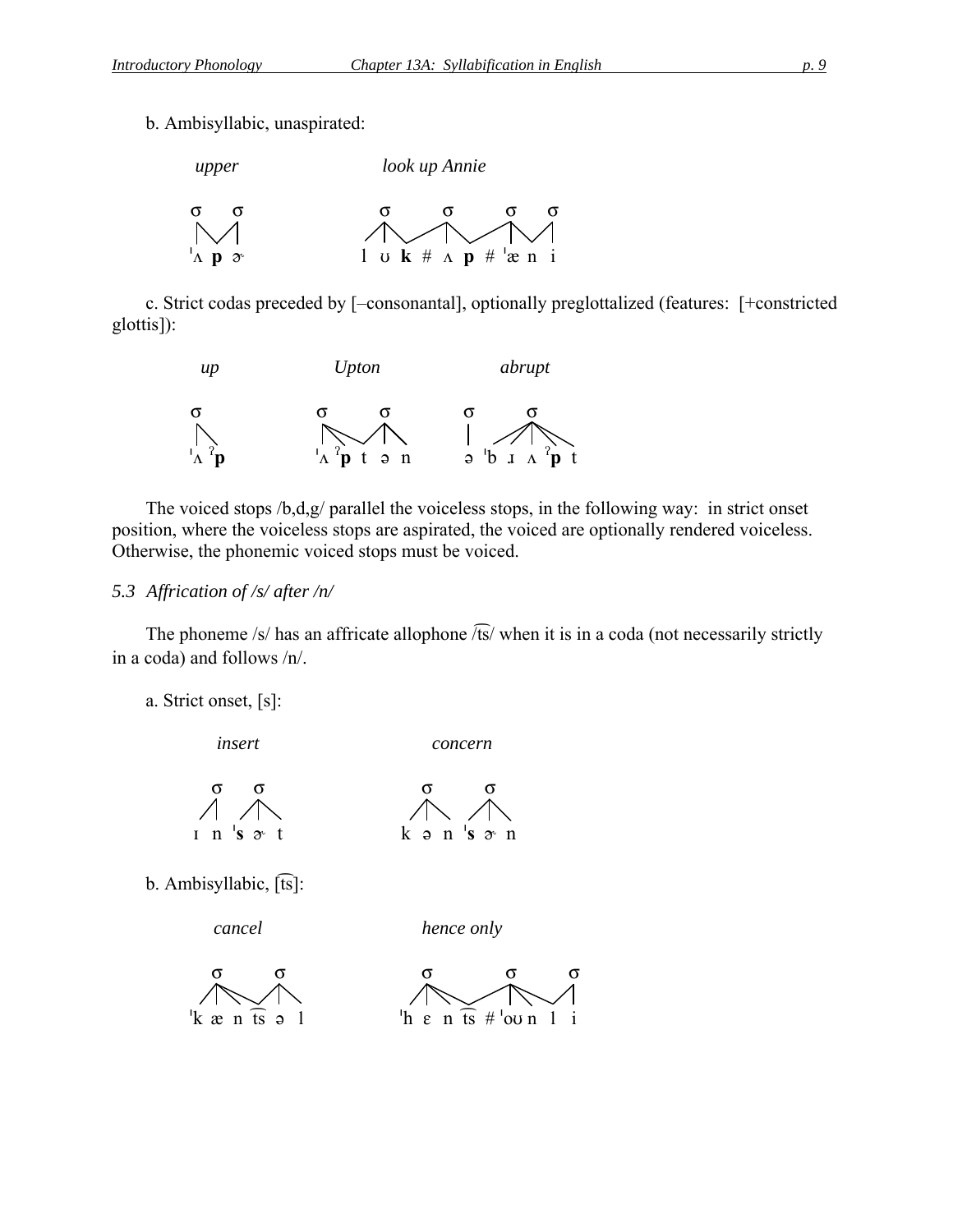c. Strict coda, [ts]:

*hence*

$$
\bigwedge_{h \text{ } \varepsilon \text{ } n \text{ } \overline{\text{ is }}}
$$

The form *cancel* is significant here: it suggests that Ambisyllabification I can apply even to consonants (in this case, the phoneme /s/) that occur following consonants, at least in some cases. $2$ 

#### *5.4 Vowel nasalization*

The influence of consonants on vowels also seems to depend on syllabification. For example, at least in my speech a vowel will become nasal before a nasal consonant only when the consonant is in the same syllable:

a. Same syllable (nasal in strict coda): *seen*

$$
\bigwedge_{i_S \text{ } \tilde{1} \text{ } n}^{\sigma}
$$

b. Same syllable (nasal is ambisyllabic): *Venus*[3](#page-9-1)



<span id="page-9-1"></span><span id="page-9-0"></span> $\overline{a}$ 2 It is not clear how far we would want to take this—if we don't add *any* segmental conditions to Ambisyllabification I, then it will derive ambisyllabicity in *Petunia*, given above. Presumably, there are limits to how much the coda cluster created by Ambisyllabification I can violate the principles of sonority sequencing. I will leave the rule in its present, underformalized state here.

 $3$  The  $/n/$  in *Venus* is actually a nasalized tap, [ $\tilde{r}$ ]. More on this below.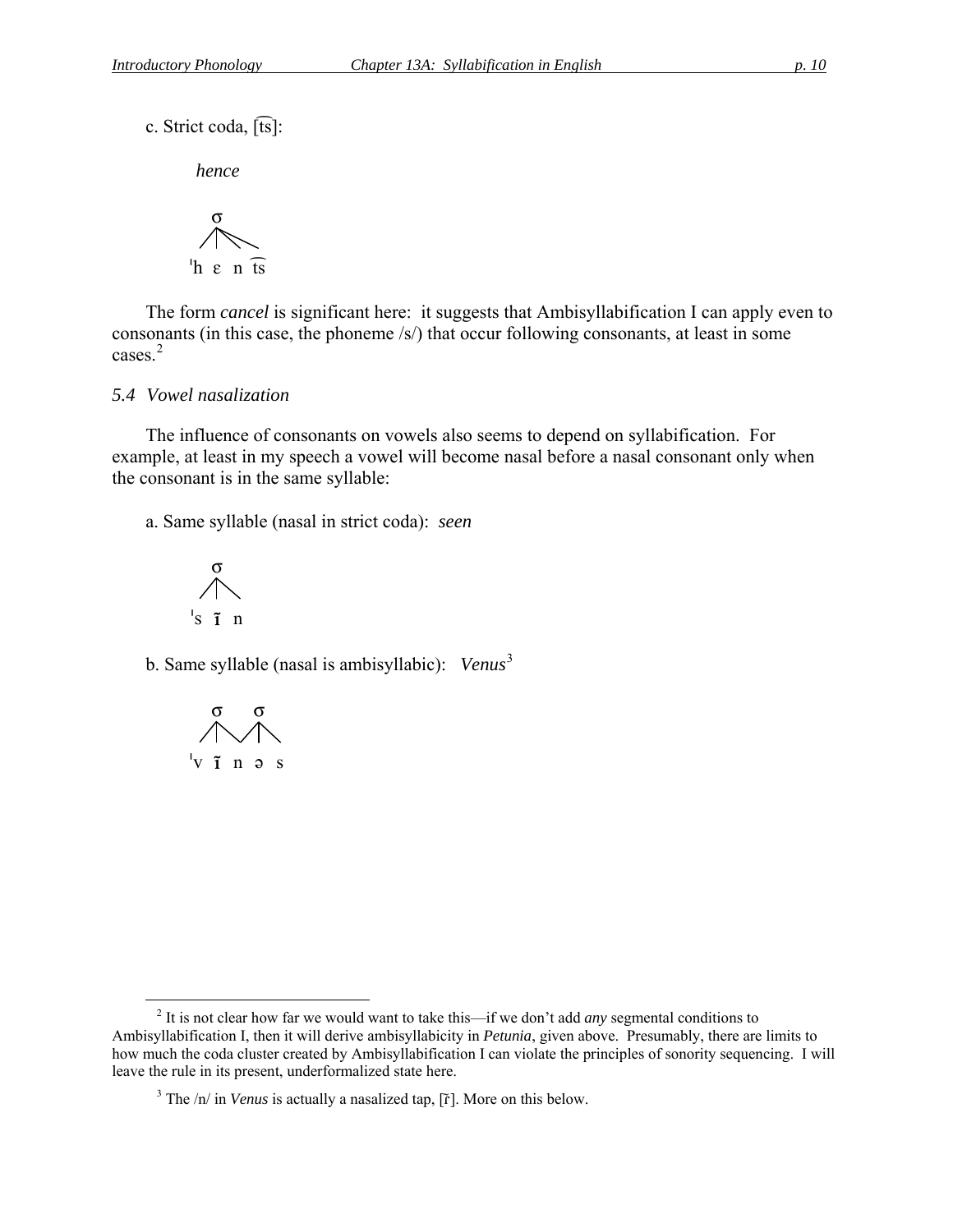c. Separate syllable (nasal is onset): *enology* 



#### *5.5 Distributional patterns*

Besides allophonic rules, there are a number of distributional limitations that English phonemes obey that seem to be based on the syllabic principles given above.

The phoneme  $/\eta$  may only occur in codas. In the great majority of cases, these codas are strict codas. However, a small number of relatively uncommon words permit ambisyllabic  $/p/$ .

a. Strict codas:  $/y/$  is ok:

<span id="page-10-0"></span> $\overline{a}$ 



b. Ambisyllabic coda:  $/\eta$  is ok, but found only in uncommon words. For how these syllabifications are derived, see above.



c. Onset position:  $/\eta$  is impossible (hypothetical forms given here):

$$
\begin{array}{ccccc}\n\sigma & & & \sigma & \sigma \\
\wedge & & & & \uparrow & \nearrow \\
\ast \mathfrak{y} & \mathfrak{y} & \mathfrak{y} & \mathfrak{a} & \mathfrak{m}\n\end{array}
$$

For dialects that have  $\lceil \text{supp} \cdot \text{supp} \cdot \text{supp} \cdot \text{supp} \cdot \text{supp} \cdot \text{supp} \cdot \text{supp} \cdot \text{supp} \cdot \text{supp} \cdot \text{supp} \cdot \text{supp} \cdot \text{supp} \cdot \text{supp} \cdot \text{supp} \cdot \text{supp} \cdot \text{supp} \cdot \text{supp} \cdot \text{supp} \cdot \text{supp} \cdot \text{supp} \cdot \text{supp} \cdot \text{supp} \cdot \text{supp} \cdot \text{supp} \cdot \text$ /ŋ/ is legal only in strict coda position.

<sup>4</sup> On the lack of ambisyllabicity in the last syllable of *sanctify*, see below.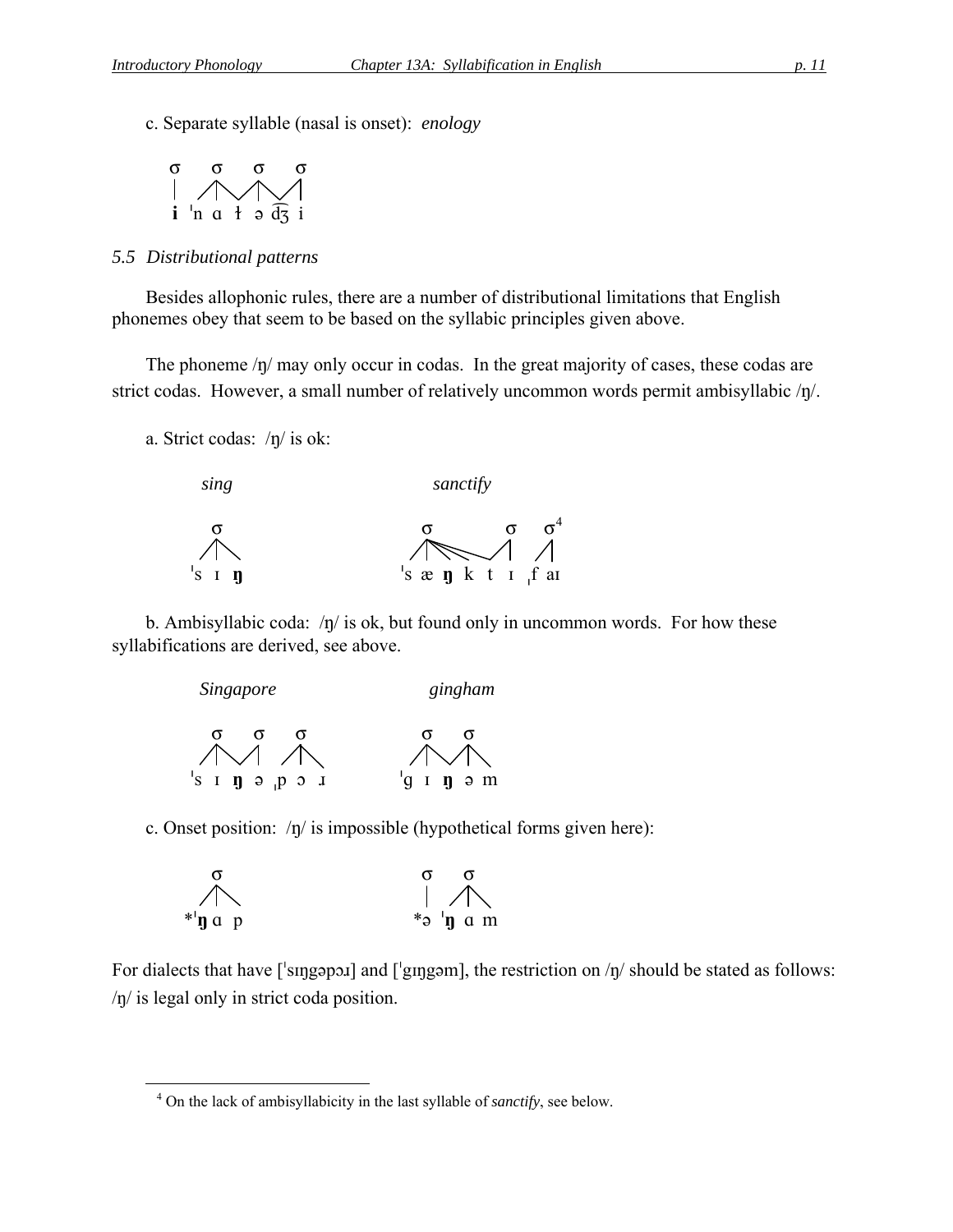The phoneme  $\frac{1}{3}$  is limited in just the opposite way: in some dialects,  $\frac{1}{3}$  occurs *only* in ambisyllabic position, as in the following forms:



The speakers of these dialects use  $\sqrt{d}z$  at the ends of words like *garage* and *rouge*, where other dialects permit strict-coda / $\frac{1}{3}$  ([gə<sup>'</sup>xuz]], [<sup>'xuz</sup>]]). The / $\frac{1}{3}$  phoneme seems to be impossible in strict onset position for all English dialects. This is assuming that words like *genre*, (*soupe du*) *jour*, *régime*, and *Zhirinovsky* are taken to be unassimilated borrowings; that is, not entirely English.

| rouge       | 10ur        | regime                          |
|-------------|-------------|---------------------------------|
|             |             |                                 |
|             |             |                                 |
| J<br>u<br>N | u<br>J<br>ັ | i m<br>$\bf J$<br>$\Theta$<br>J |

The phoneme  $/h/$  is permissible only in strict onset position:

| heel           | apprehend                           |
|----------------|-------------------------------------|
| $^{\dagger}$ h | $\diagup$ / $\diagup$               |
| $i \ell$       | $x p$ $i$ $h$ $\varepsilon$ $n$ $d$ |

It is completely impossible in strict-coda position, so that there are no words at all like:



What about ambisyllabic position? My opinion is that there are no genuine cases; that is, that ambisyllabic /h/ is disallowed. There do exist cases in which the rules for English stress would result in placing an underlying /h/ in ambisyllabic position, as in *prohibition* or *inhibition*. (We can tell there is an underlying /h/ because of *prohibit* [pro $\overline{\text{ob}}$ **'h**ibt] and *inhibit* [m<sup>*'hibt]*.) In</sup> these cases, there seem to be two outcomes. One is simply to delete the /h/, so it won't have to be ambisyllabic: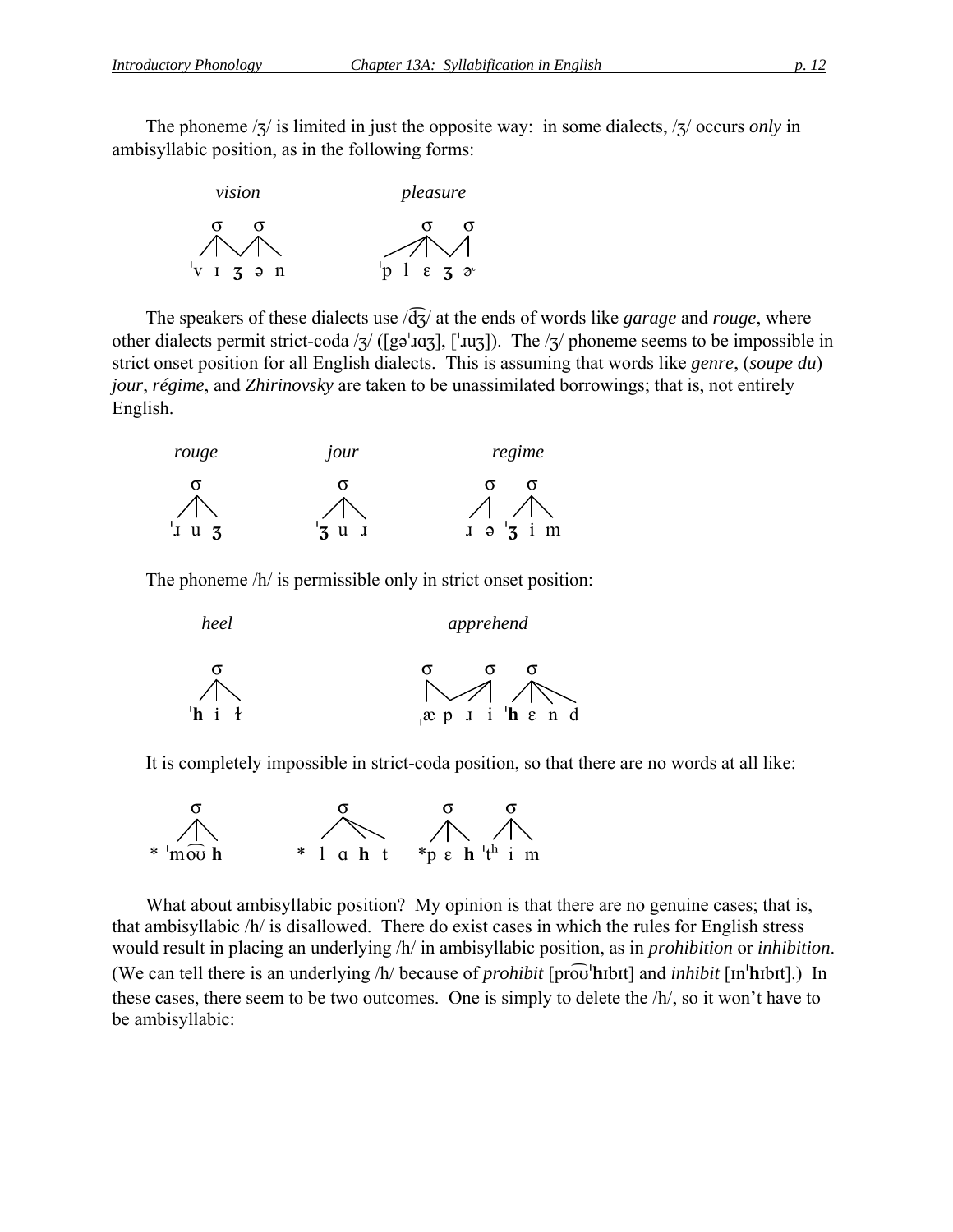

Another possibility, which may seem a bit artificial, is to say the word as if it were two words (*pro hibition*). Since Ambisyllabification I applies only within words, this permits the /h/ to remain as a strict onset:



Summing up this section: the syllabification principles seem to act as an "organizing principle" for both allophonic rules and for constraints on the distribution of phonemes. If we were to express all the rules above simply as sequences of segments and word boundaries, they would be quite complicated, and the connection between all the various rules could not be made.

#### **6. Secondary stress and syllabification**

Ambisyllabification is stated to apply only when the second vowel is not stressed. A question we haven't resolved is: when a vowel bears a *secondary* stress, does it count as stressed for purposes of the rule? Some evidence given below suggests that the answer is "yes":

Aspiration:



As can be seen, before a secondary stressed vowel, there is aspiration, and there is no /s/ Affrication. Therefore, it appears that secondary stress blocks Ambisyllabification; only fully stressless vowels allow it.

This makes things more difficult, since secondary stress is hard to hear. Fortunately, one can usually make a diagnosis for secondary stress on the basis of vowel quality. In particular, most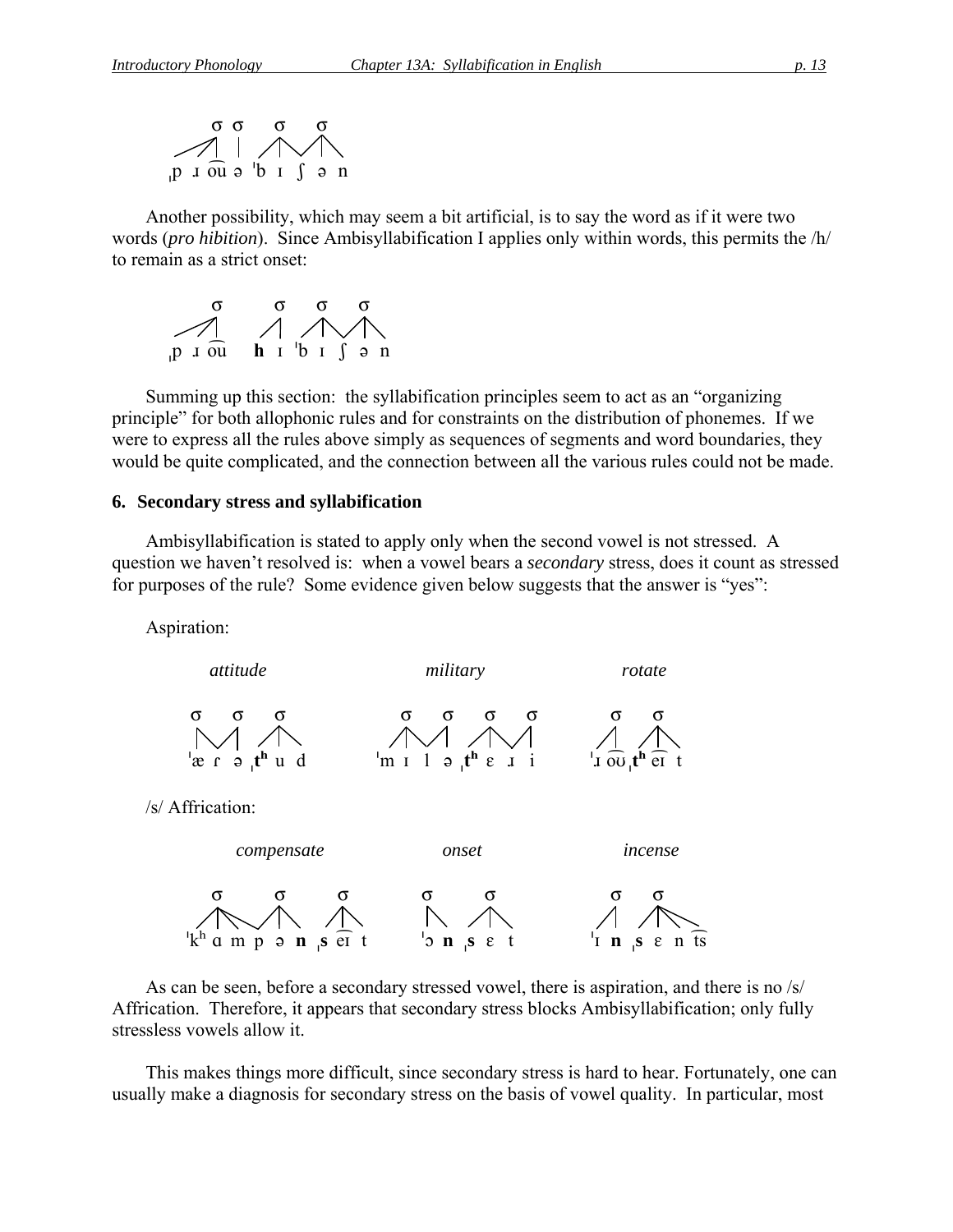of the vowels of English can occur only in stressed syllables, or only in stressless ones, but not both. The following chart illustrates this:

#### **Vowels that are Never Stressed**

| $\sqrt{a}$ | data   | $\lceil \text{der} \rceil$ |
|------------|--------|----------------------------|
| /1/        | bottle | $\lceil$ bar!]             |

**Vowels that Always have at least Secondary Stress** 

| $\sqrt{\mathrm{eV}}$  | irritate       | $\left[$ ' $\text{IIQ}_{1}$ t <sup>h</sup> $\widehat{\text{erf}}$              |
|-----------------------|----------------|--------------------------------------------------------------------------------|
| $\sqrt{aI}$           | motile         | $\lceil \ln 100 t \ln 1 \rceil$                                                |
| $\sqrt{\varepsilon}/$ | vertex         | $['v \infty, t^h \in \mathbb{R}$                                               |
| $\sqrt{av}$           | kowtow         | $\left[\right]$ kau t <sup>h</sup> au $\left[\right]$                          |
| $\alpha$              | Hartack        | $\left[$ 'har $\mathbf{t}^{\mathbf{h}}$ æk]                                    |
| $\sqrt{IC}$           | planetoid      | $\lceil \n\cdot p^{\text{h}} \rceil$ ænə, $\mathbf{t}^{\text{h}}$ ord $\rceil$ |
| $\overline{u}$        | attitude       | $[$ 'ærə,t <sup>h</sup> ud]                                                    |
| U                     | Lilleput $(?)$ | $\lceil$ <sup>'</sup> lılə <sub>'</sub> $\mathbf{p}^{\mathbf{h}}$ ut]          |
| $\Lambda$             | Naugatuck      | $\lceil \text{ngq}_t \cdot \text{rk} \rceil$                                   |
| $\alpha$              | proton         | $\lceil$ <sup>'</sup> p.100 <sub>'</sub> t <sup>h</sup> an]                    |

#### **Vowels that can be either stressed or stressless**

| $\sqrt{I}$      | attic  | $\lceil \text{erik} \rceil$                              | VS. |      | politics $\lceil \cdot \text{palo}_t \mathbf{t}^{\mathbf{h}} \rceil$ |
|-----------------|--------|----------------------------------------------------------|-----|------|----------------------------------------------------------------------|
| $\sqrt{1}$      | pity   | $\lceil$ <sup>b<sub>h</sub>[i]</sup>                     | VS. | tea  | $\lceil$ <sup>th</sup> il                                            |
| $\sqrt{60}$     | motto  | $\lceil \cdot \text{max} \widehat{\text{ou}} \rceil$ vs. |     | tow  | $\lceil t^h \widehat{\omega} \rceil$                                 |
| $ \mathcal{S} $ | butter | $\lceil b \Lambda r \sigma \rceil$                       | VS. | purr | $\lceil \text{p}^{\text{h}} \mathcal{F} \rceil$                      |

It is only in the third class of vowels that you have to use your ear and judge.

#### **7. Returning to the /ol/ Data, with syllables**

Chapter 10, section 5 presented data involving the [o] allophone of  $\sqrt{\omega}$ , which occurs before /l/. We are now in a position to understand the data somewhat better and treat them with greater accuracy.

The basic observation made earlier is that the basic phoneme  $\frac{1}{10}$  shows up as monophthongal [o] when it precedes /l/ in the same morpheme. This implies the following data: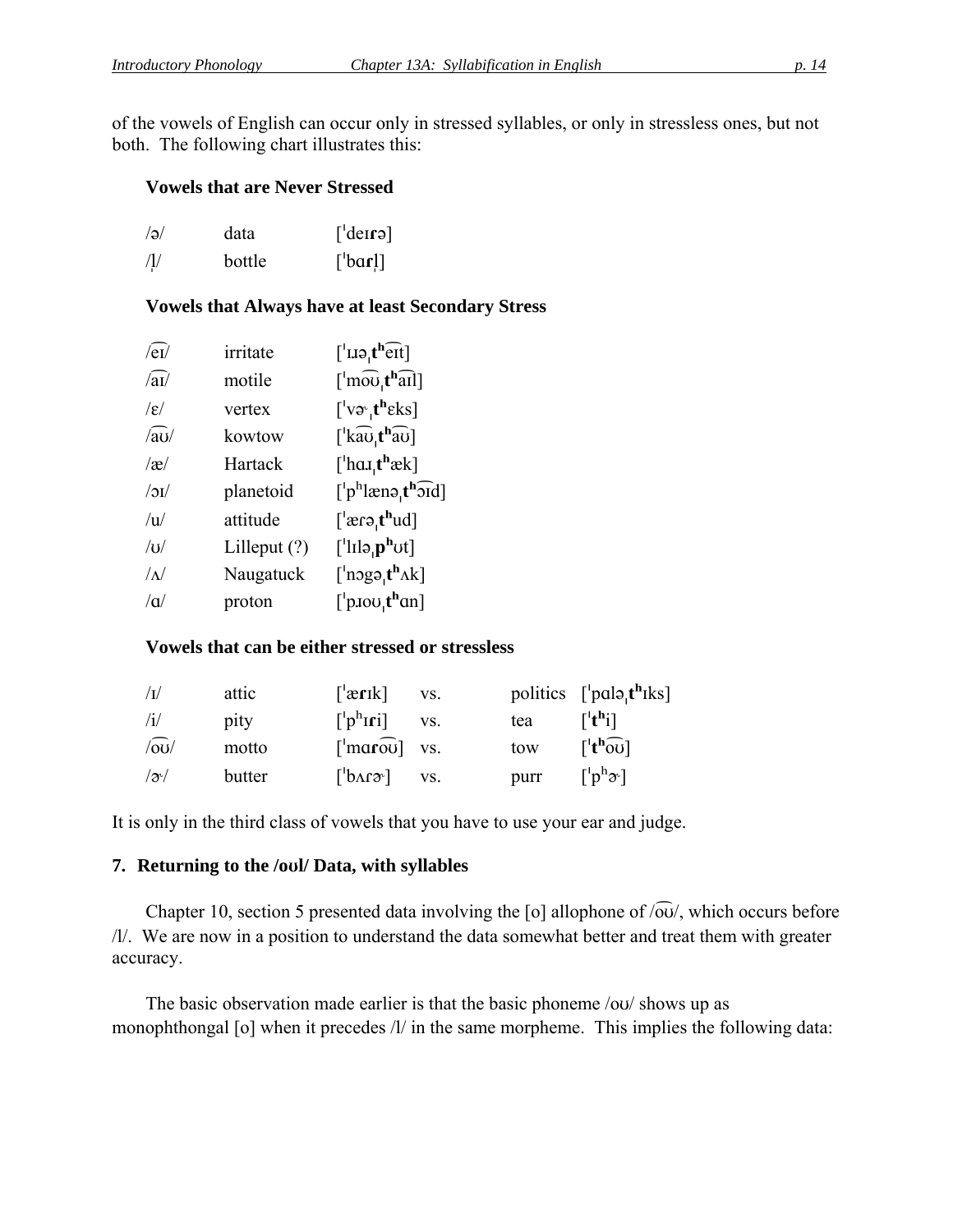a. /ou/ *Not Before* /l/

| Poe     | $\lceil \cdot \cdot \cdot \cdot \cdot \rceil$               |
|---------|-------------------------------------------------------------|
| propane | $[ 'pro\space v ]$ <sub>pem</sub> ]                         |
| hope    | $\lceil \ln 1$                                              |
| toad    | $\lceil \mathbf{t} \mathbf{0} \mathbf{0} \mathbf{d} \rceil$ |
| moat    | $\lceil \mathsf{mout} \rceil$                               |
| phone   | $\lceil$ foun]                                              |
| Oakley  | $\lceil$ 'oukli]                                            |
| most    | $\lceil \cdot \overline{\text{most}} \rceil$                |

## b. /ou/ *Before* /l/ *in the Same Morpheme*

#### i. *Monomorphemic*

| pole     | $\lceil$ 'pol]                   |
|----------|----------------------------------|
| Coltrane | $\lceil$ kol, trem]              |
| hole     | $\lceil$ 'hol]                   |
| told     | $\lceil \text{told} \rceil$      |
| mole     | $\lceil \cdot \text{mol} \rceil$ |
| fold     | $\lceil \text{fold} \rceil$      |
| poultry  | ['poltri]                        |
| mold     | $\lceil \text{mod} \rceil$       |
| Roland   | $[\text{Jolənd}]$                |
| holy     | [ˈh <b>o</b> li]                 |
| polio    | $[$ 'poliou]                     |

#### *ii. Bimorphemic*

| $[[goal]_{stem}$ ie $]_{word}$                                     | $\lceil$ 'goli]                   |                 |
|--------------------------------------------------------------------|-----------------------------------|-----------------|
| $[[hole]_{stem}$ y word                                            | $\lceil$ holi $\rceil$            |                 |
| $[[roll]_{stem}$ ing $]_{word}$                                    | $\lceil \cdot \text{tolm} \rceil$ |                 |
| $\left[\text{[Pol]}_{\text{stem}} \text{ess}\right]_{\text{word}}$ | $\lceil$ 'poləs]                  | 'a female Pole' |

## *c.* /ov/ Before /l/ in a Separate Morpheme

| $\left[\frac{\text{low}}{\text{stem}}\right]$ word   | $\lceil$ louli]            |
|------------------------------------------------------|----------------------------|
| $\left[\frac{\text{Slow}}{\text{stem}}\right]$ word  | $\lceil$ 'slouli]          |
| $[[low]_{stem}[land]_{stem}$                         | $\lceil$ louləndz $\rceil$ |
| $[[\text{toe}]_{\text{stem}}$ less $]_{\text{word}}$ | $\lceil$ touləs]           |

The analysis given earlier works as a rough approximation. But there are further data that indicate that it is not really correct. What follows is an attempt to devise a better account.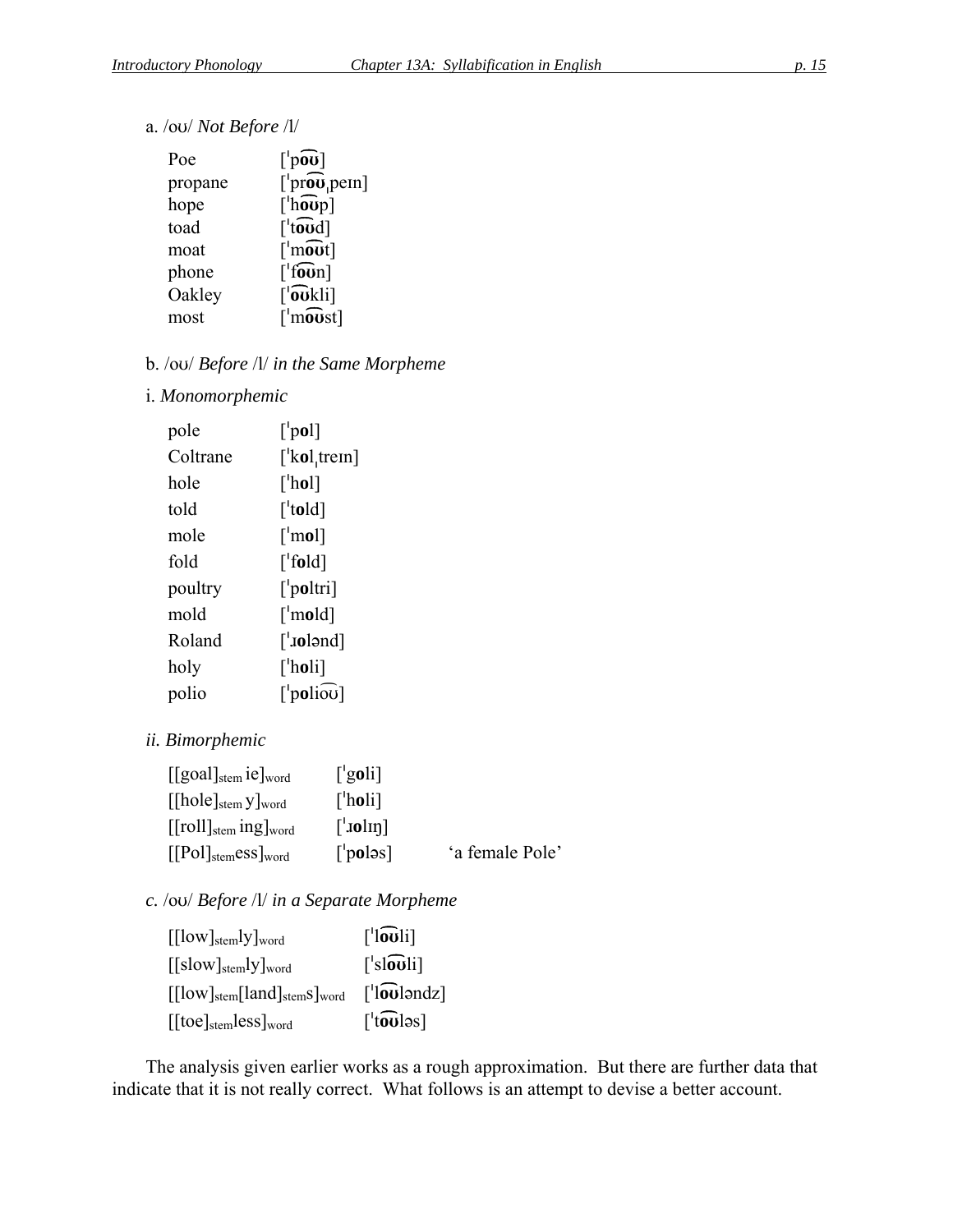The problem is that there are words in which the  $\sqrt{ou}$  precedes an /l/ within the same morpheme, but remains [ $\widehat{\text{ou}}$ ] phonetically:<sup>[5](#page-15-0)</sup>

| prolixity | $[$ p. $\overline{ov}$ 'lıksıti]                                                   |
|-----------|------------------------------------------------------------------------------------|
| olé       | $\lceil \widehat{\mathbf{ou}}' \rceil$                                             |
| Olay      | $\lceil \widehat{\mathbf{ou}}' \rceil$ er                                          |
| volition  | $\lceil \sqrt{v} \overline{v} \cdot \ln \lceil \frac{1}{2} \pi \rceil$             |
| oleic     | $\lceil \mathbf{\widehat{\omega}}^{\mathsf{H}} \mathbf{\widehat{\mathrm{el}}}$ ik] |

A clue to what's going on is to compare (for example) *Roland* (['**.iol**]) with *Olay* [ $\omega$ <sup>[</sup>lei]. The crucial difference lies in the location of the stress. Since stress is relevant to ambisyllabification, perhaps the real conditioning environment for  $\sqrt{60}/\rightarrow$  [o] should be based on syllables.

Putting some characteristic examples into syllables by our rules, we get:



There is a clear pattern at work here:  $\sqrt{\omega}$  is replaced by [o] when it is in the same syllable as the following /l/. Intuitively, one might say that two segments in the same syllable are "phonologically closer" than two segments in separate syllables, and would be more likely to interact.

The actual rule taking  $\frac{\partial u}{\partial x}$  to  $\lceil o \rceil$  before same-syllable  $\frac{\partial l}{\partial x}$  can be formalized as follows:

#### /oÉ/ **Monophthongization**



 $\overline{a}$ 

You will have noticed that one problem still remains: the cases like *lowly* or *toeless*, where there is a morpheme boundary before the  $\Lambda$  and we get [ou], not [o]. To handle these, it is useful

<span id="page-15-0"></span> $<sup>5</sup>$  Some caution in interpreting the data. In some of these words, the initial /ou/ can lose its stress and tend</sup> towards  $[\circ]$ . On the way to  $[\circ]$ , it may pass through variants that are similar to  $[\circ]$ . The crucial point is that if the words given are pronounced with full secondary stress on the initial syllable, we get  $\lceil \widetilde{\omega} \rceil$  and not  $\lceil \circ \widetilde{\omega} \rceil$ .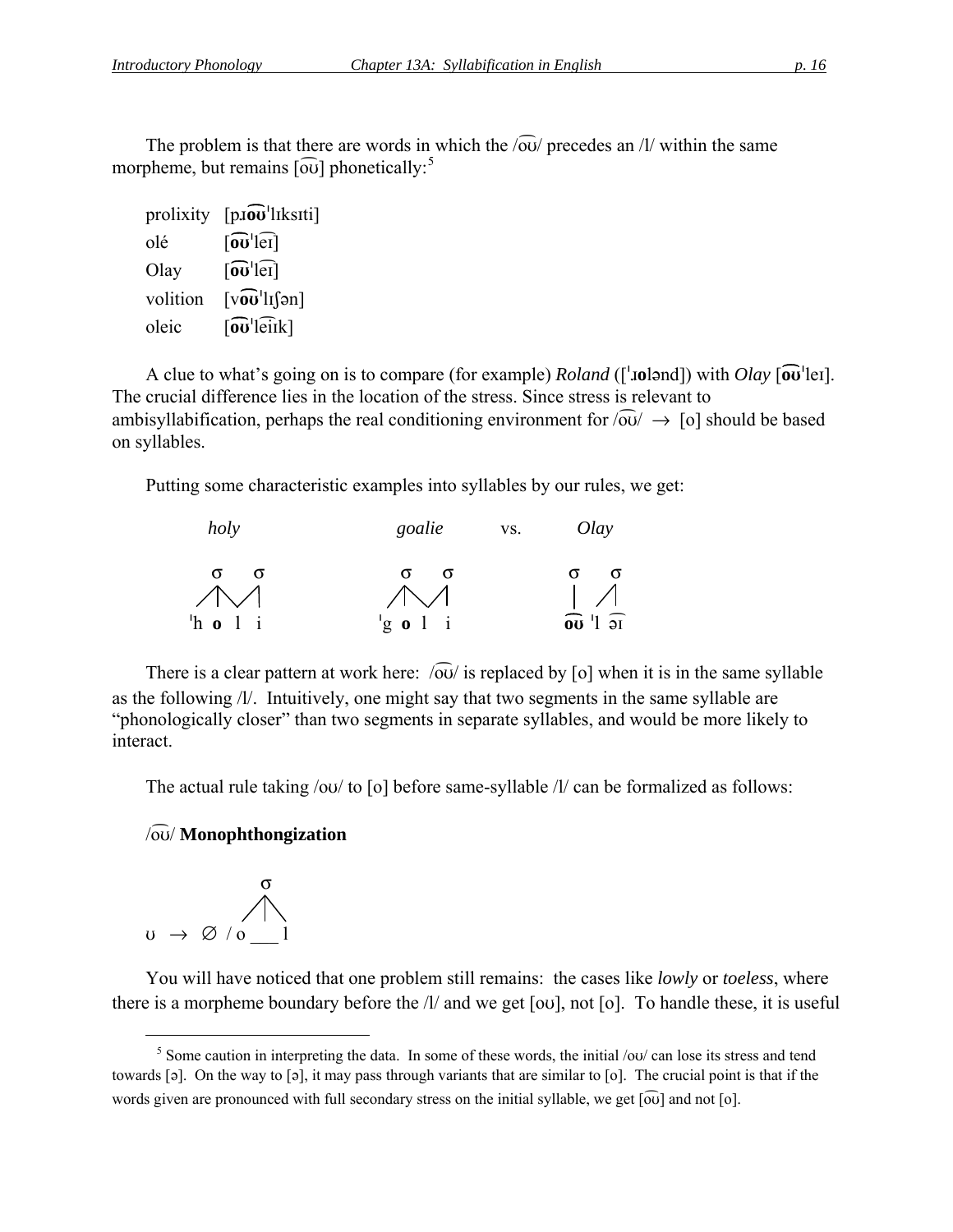to remember the discussion earlier (Chapter 10) of bounding in phonology: various rules apply only if all the segments in their structural description belong to the same specified domain. For Ambisyllabification I, it looks like that domain is the stem. If this is the case, *loly* etc. will be syllabified as follows:

$$
\begin{array}{c}\n\sigma & \sigma \\
\bigwedge^{\sigma} & \bigwedge^{\sigma} \\
[[1 \ \overline{0} \overline{0} \ ]_{\text{stem}} 1 \ \text{i} \ ]_{\text{word}}\n\end{array}
$$

Under this syllabification, the diphthongal  $\overline{[ov]}$  is what we would expect.

What independent evidence might justify our crucial assumption, that is, Ambisyllabification? Recall that Tapping applies to ambisyllabic consonants. Although we are used to thinking of Tapping as only affecting /t/ and /d/, in fact it also applies to /n/. The tap that emerges is a nasal one, transcribable as  $[\tilde{r}]$ .

The prediction that we make goes like this: since the suffix *-ness* is a separate morpheme, Ambisyllabification I should not apply to the /n/ that begins it; so the /n/ in *-ness* should not undergo Tapping.

The prediction is correct, at least in my speech. Compare derivations below for *Venus* vs. *freeness* 'the quality of being free'; the first example shows the normal ambisyllabicity, whereas the second shows Ambisyllabicity blocked by the morpheme boundary:



The facts of vowel nasalization also support the idea that morpheme breaks block Ambisyllabification I. If include nasality in the transcription, these forms would be  $\lceil \sqrt{v} \rceil$  vs.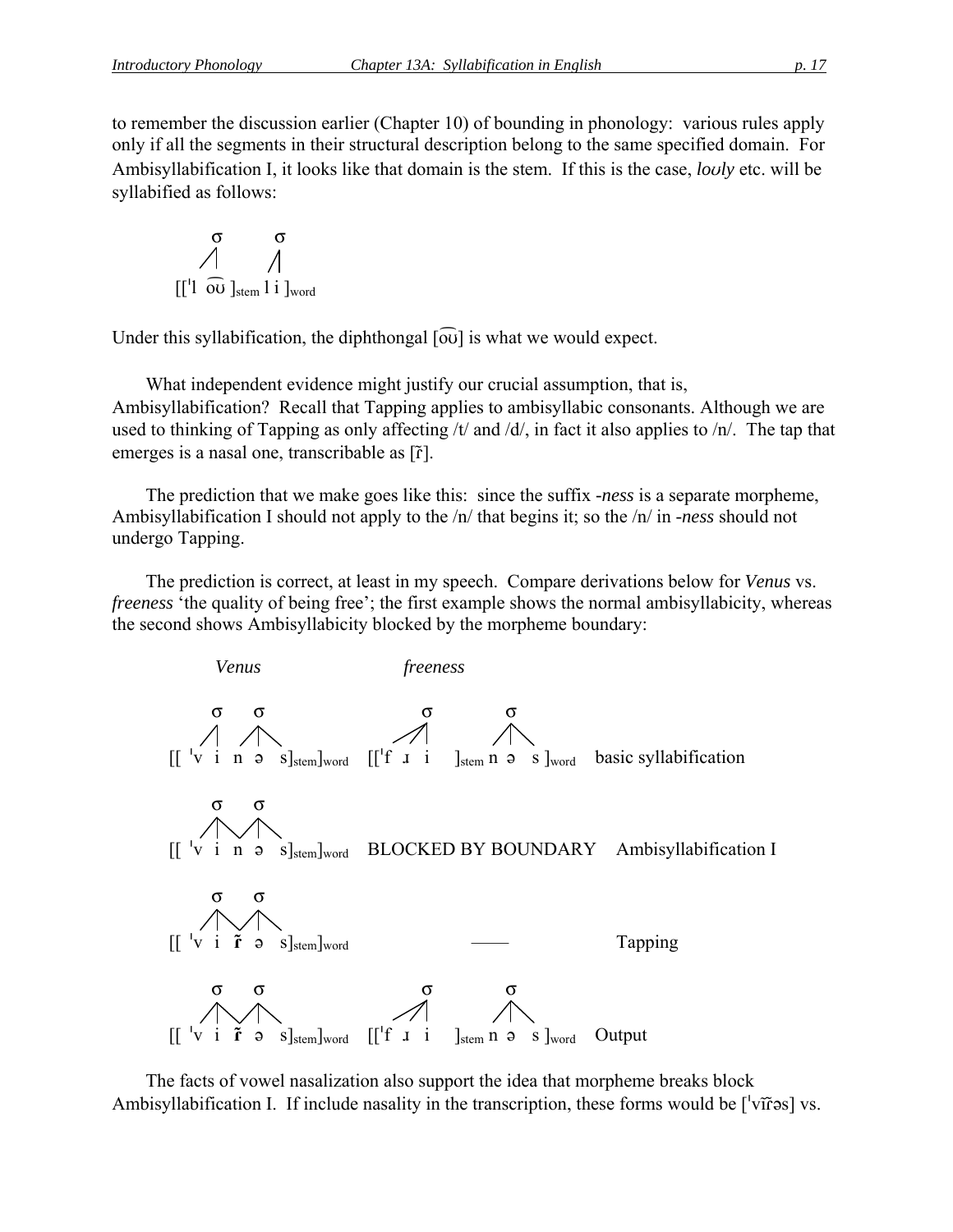['frines]. This is what we expect, since as noted above vowels become nasalized only if they precede a nasal consonant in the same syllable.

#### **8. Summary**

One goal of this chapter has been to show that English allophones are not an arbitrary collection of rules, but to some extent an **organized system**: they all refer to the kinds of syllabification we have have been working with here. Two overall trends seen in this interaction are:

(a) Vowels seem to be more heavily influenced by following consonants when they are in the same syllable as those consonants. We see this both in Nasalization and the  $\sqrt{\omega} \rightarrow [\alpha]$  rule.

(b) Ambisyllabic position seems to be a position where lenition takes place. Thus ambisyllabic  $/t, d, n/$  become taps, the voiceless stops fail to get aspiration, and the  $/l$ 's are darkened.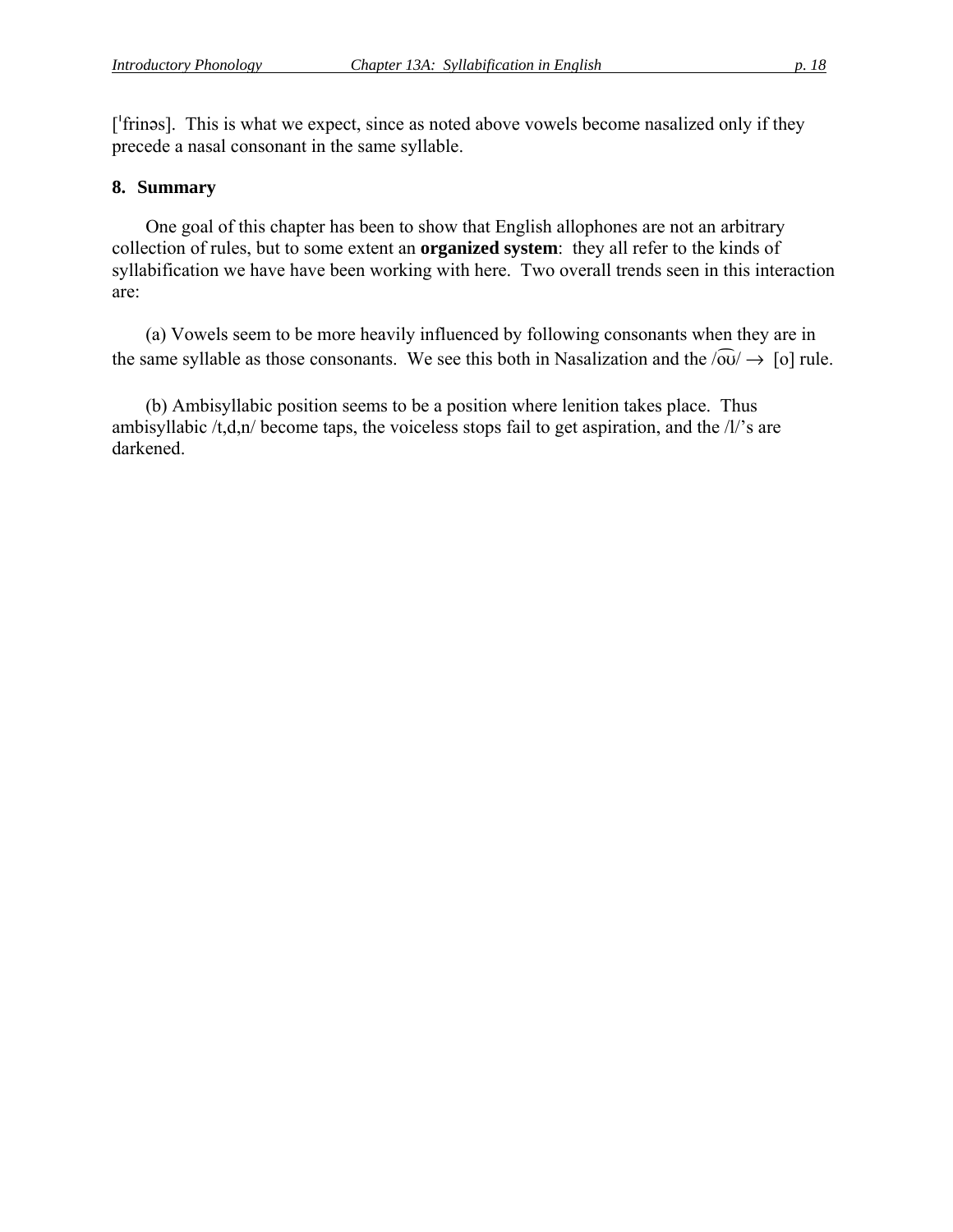## **9. Ambisyllabicity in child speech**

Data gathered by Prof. Sharon Inkelas, UC Berkeley, from her younger son, from about 1+ to 2 years old. Use the theory of syllable structure given in this chapter to syllabify these forms, and write a rule that correctly predicts when alveolars are substituted for velars.

| $[t^h \Lambda p]$                                                                                                                                                                                                                                                                                                                                                                                                                                                                         | 'cup'          |
|-------------------------------------------------------------------------------------------------------------------------------------------------------------------------------------------------------------------------------------------------------------------------------------------------------------------------------------------------------------------------------------------------------------------------------------------------------------------------------------------|----------------|
| $\lbrack \text{do:} \rbrack$                                                                                                                                                                                                                                                                                                                                                                                                                                                              | 'go'           |
| $[$ 'tuwo:]                                                                                                                                                                                                                                                                                                                                                                                                                                                                               | 'cool'         |
| $\lceil \vartheta \cdot \operatorname{dim} \rceil$                                                                                                                                                                                                                                                                                                                                                                                                                                        | 'again'        |
| $\lceil \text{t} \cdot \text{d} \cdot \text{d} \cdot \text{d} \cdot \text{d} \cdot \text{d} \cdot \text{d} \cdot \text{d} \cdot \text{d} \cdot \text{d} \cdot \text{d} \cdot \text{d} \cdot \text{d} \cdot \text{d} \cdot \text{d} \cdot \text{d} \cdot \text{d} \cdot \text{d} \cdot \text{d} \cdot \text{d} \cdot \text{d} \cdot \text{d} \cdot \text{d} \cdot \text{d} \cdot \text{d} \cdot \text{d} \cdot \text{d} \cdot \text{d} \cdot \text{d} \cdot \text{d} \cdot \text{d} \cdot$ | 'together'     |
| [ $'$ heu <sub>i</sub> toptea]                                                                                                                                                                                                                                                                                                                                                                                                                                                            | 'helicopter'   |
| ['æwə <sub>'</sub> derə']                                                                                                                                                                                                                                                                                                                                                                                                                                                                 | 'alligator'    |
| [ $'$ heksə $_1$ don]                                                                                                                                                                                                                                                                                                                                                                                                                                                                     | 'hexagon'      |
| $\lceil \mathrm{d} \sigma \rceil \mathrm{d} \sigma \rceil$                                                                                                                                                                                                                                                                                                                                                                                                                                | 6<br>'Gügü'    |
| $\lceil$ tuk]                                                                                                                                                                                                                                                                                                                                                                                                                                                                             | 'cook'         |
| ['takfi <sub> </sub> merkə]                                                                                                                                                                                                                                                                                                                                                                                                                                                               | 'coffee maker' |
| $[{}^{t}$ toko,n $\Lambda t]$                                                                                                                                                                                                                                                                                                                                                                                                                                                             | 'coconut'      |
| [tan <sup>1</sup> dAktə]                                                                                                                                                                                                                                                                                                                                                                                                                                                                  | 'conductor'    |
| [ˈmɑŋki]                                                                                                                                                                                                                                                                                                                                                                                                                                                                                  | 'monkey'       |
| ['beigu]                                                                                                                                                                                                                                                                                                                                                                                                                                                                                  | 'bagel'        |
| $\left[$ b $\Lambda$ kit $\right]$                                                                                                                                                                                                                                                                                                                                                                                                                                                        | 'bucket'       |
| ['æktʃwi]                                                                                                                                                                                                                                                                                                                                                                                                                                                                                 | 'actually'     |
| $[{}^{\iota}$ aktə <sub>ı</sub> pus]                                                                                                                                                                                                                                                                                                                                                                                                                                                      | 'octopus'      |
| $[ 'aktə_gan ]$                                                                                                                                                                                                                                                                                                                                                                                                                                                                           | 'octogon'      |
| $[$ 'bıg]                                                                                                                                                                                                                                                                                                                                                                                                                                                                                 | 'big'          |
| $[$ 'buk $^{\rm h}]$                                                                                                                                                                                                                                                                                                                                                                                                                                                                      | 'book'         |
| $[$ pædj $\alpha$ k]                                                                                                                                                                                                                                                                                                                                                                                                                                                                      | 'padlock'      |
|                                                                                                                                                                                                                                                                                                                                                                                                                                                                                           |                |

<span id="page-18-0"></span> $\overline{a}$ 

<sup>6</sup> A Turkish word